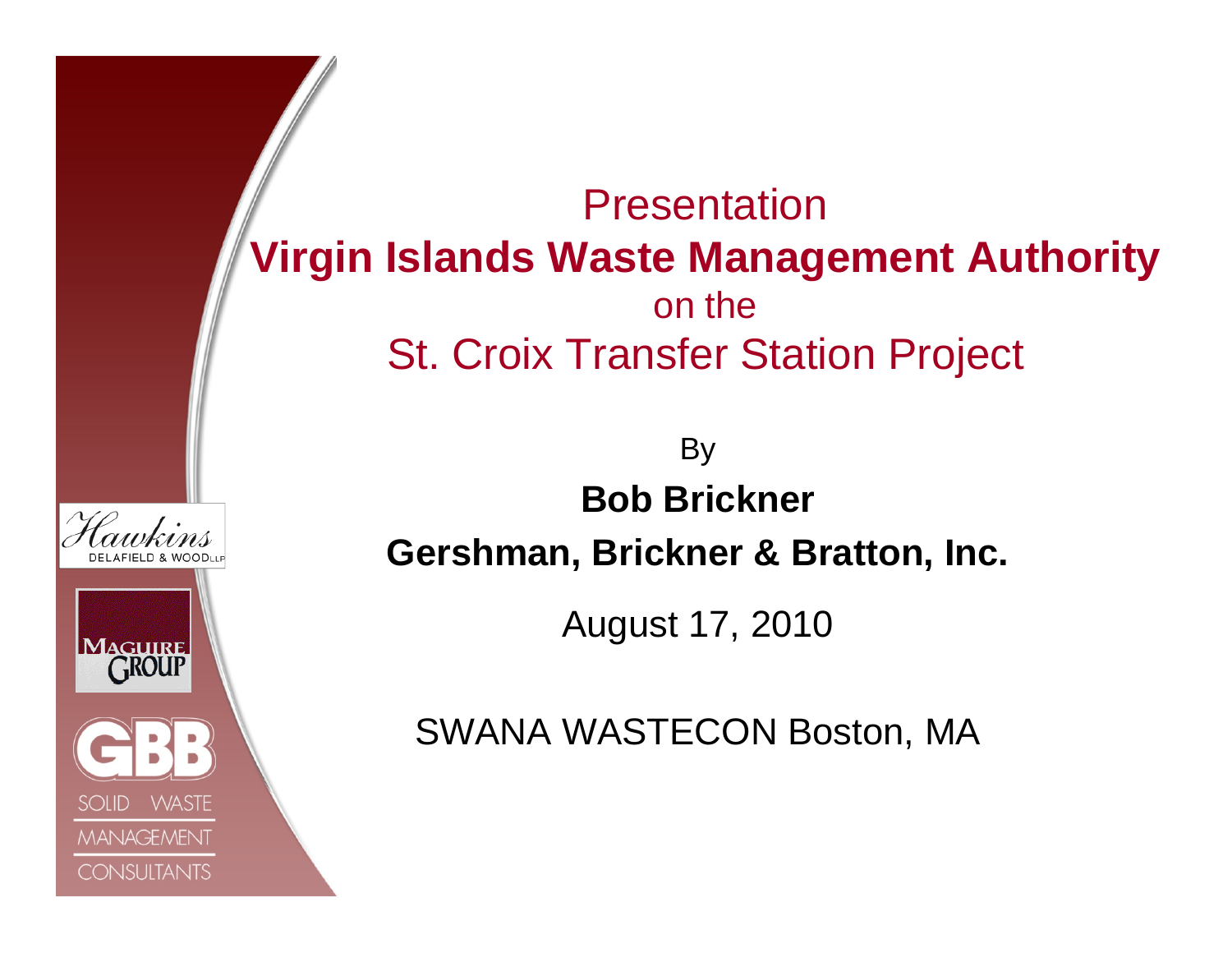# Location of the USVI



**WASTE** 

**MANAGEMENT** 

**CONSULTANTS** 

**SOLID**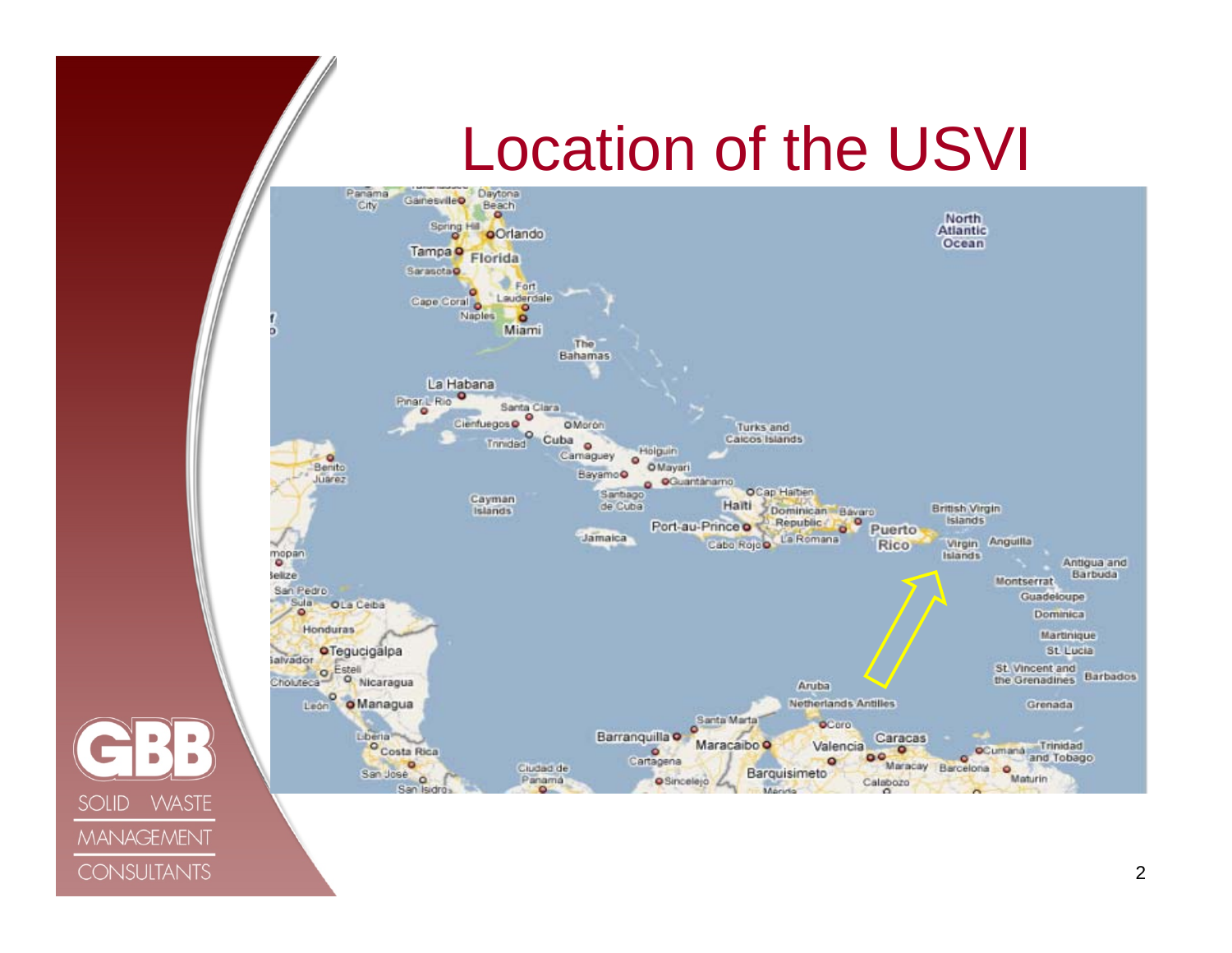### Current Status of USVI Solid Waste Management Program

- • 6 Federal Administrative Orders on Consent for Landfill Compliance
- 3-5 years capacity at Bovoni Landfill on St. Thomas
- Limited capacity at the Anguilla Landfill on St. Croix (located adjacent to end of the Airport)
- No on-island alternative landfill disposal sites
- $\bullet$  Imminent federal court-ordered Consent Decrees with stipulated fines and penalties
- USVI Port Authority (VIPA) eligibility for discretionary grant for St. Croix airport capital improvements threatened

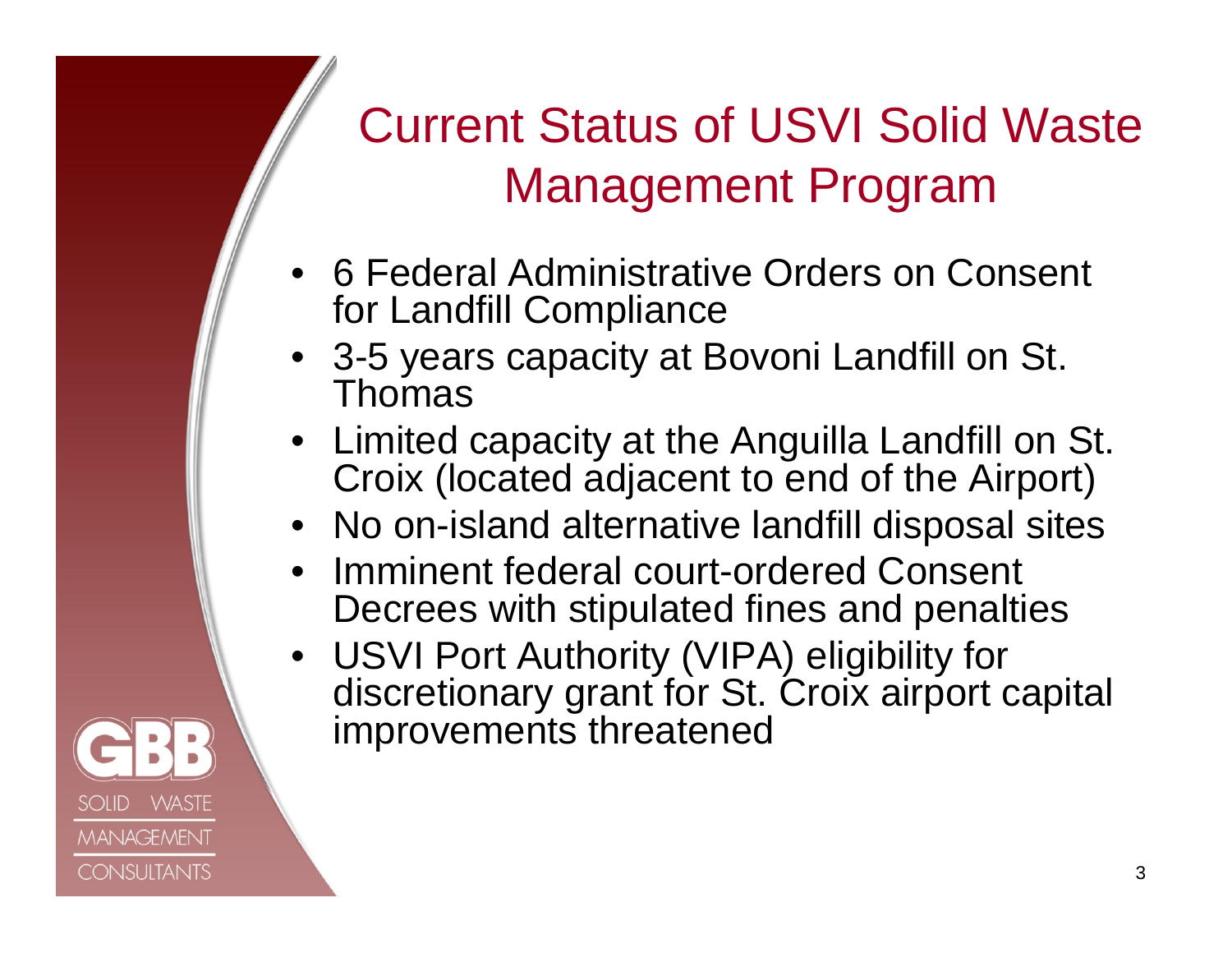

SOHD

**WASTE** 

**MANAGEMENT** 

**CONSULTANTS** 

#### Procurement Milestones

August 19, 2009 RFP issued by VIWMA

September 9, 2009 Pre-proposal conference and site visit

November 12, 2009 Two proposals received

December 22, 2009 Preferred contractor selected for contract negotiations

January 2010 Negotiations commenced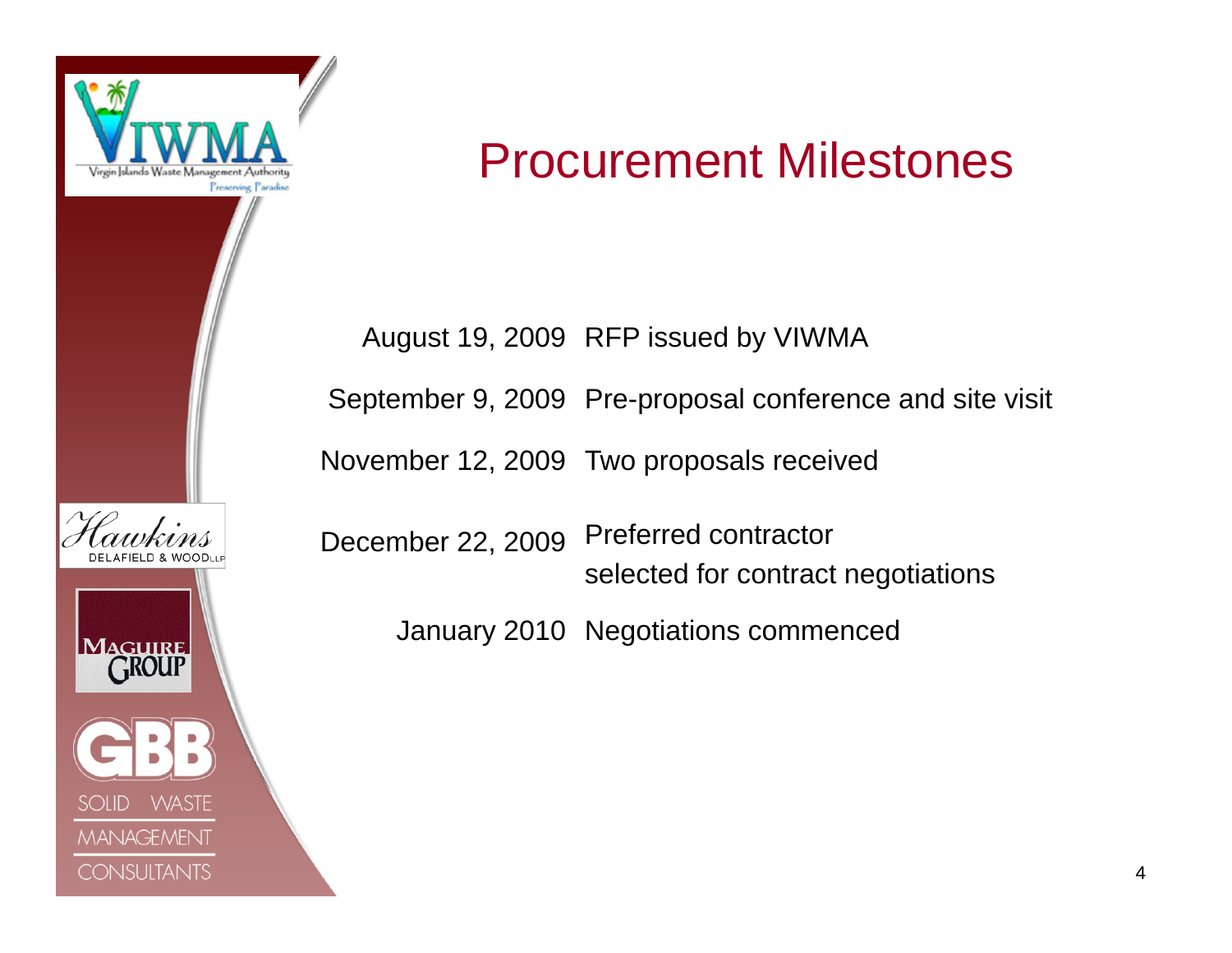

SOLID

**WASTE** 

**MANAGEMENT** 

**CONSULTANTS** 

#### Facilities and Primary Services Being Procured

- • Design, Construction, and Operation of St. Croix Transfer Station (SCTS)
- • Operate Authority-owned equipment
	- Baler and bale wrapping system
	- Portable Shredder (separate procurement)
- •Bale and wrap waste
- • Shred oversize Bulky Waste as needed
	- (on-site, off-site, storm debris)
- • Transportation of baled waste to Authority-designated location
	- Based on Scenario selected by Authority
- • Transport Unacceptable Waste and Recyclable Materials to Authority-designated locations on St. Croix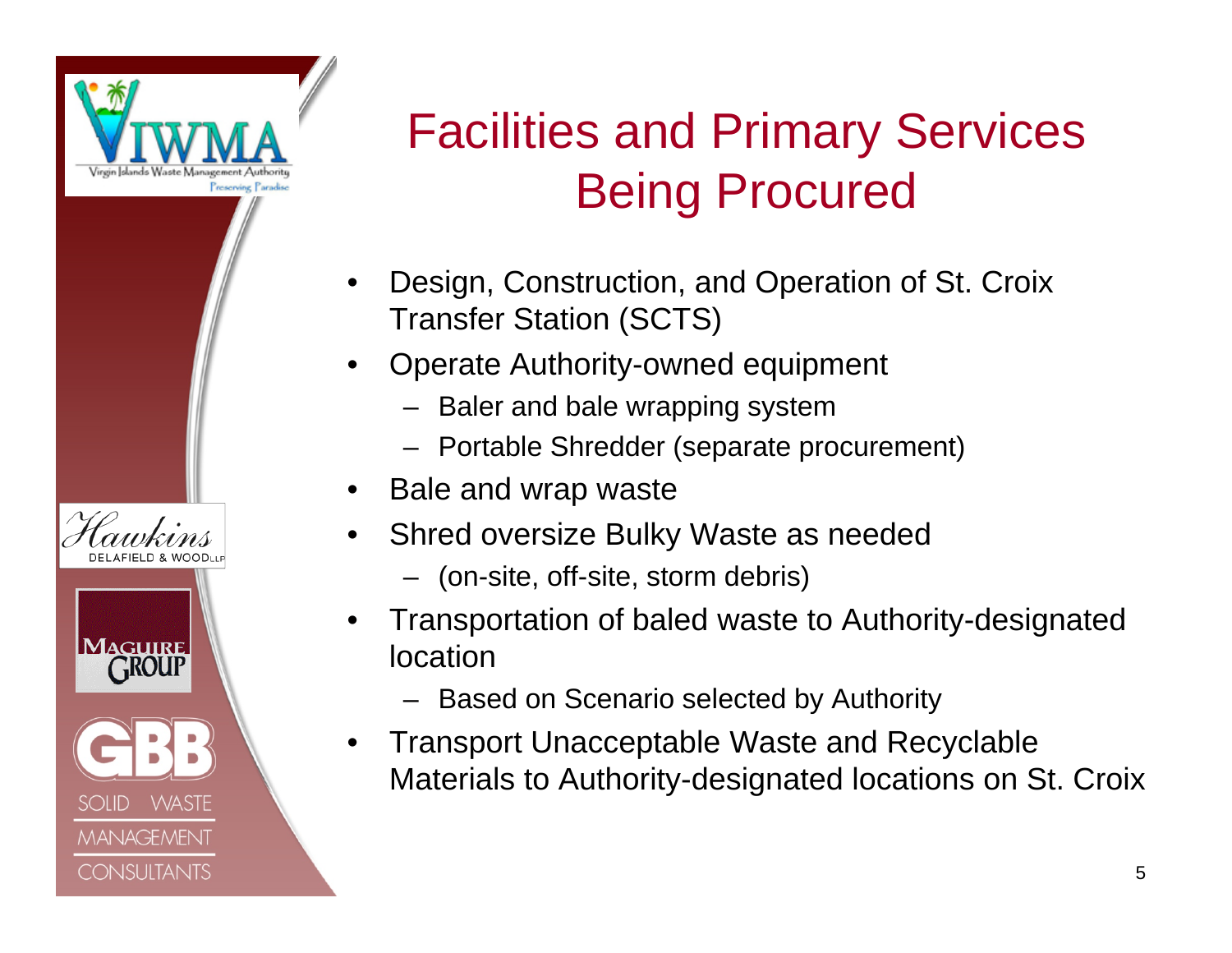

 $SOID$ 

**WASTE** 

**MANAGEMENT** 

**CONSULTANTS** 

#### Authority Responsibilities

- •Lease SCTS Site from VI Port Authority
- • Provide Topographic Survey of Site (Completed)
- Perform Phase 1 Environmental/ Archeological Survey on Site (Completed)
- Submit CZM Permit Application (Completed required time for CZM decision)
- Provide Preliminary Concept Design of Transfer Station (in RFP) (Completed)
- Procure Mobile Shredder for use by Contractor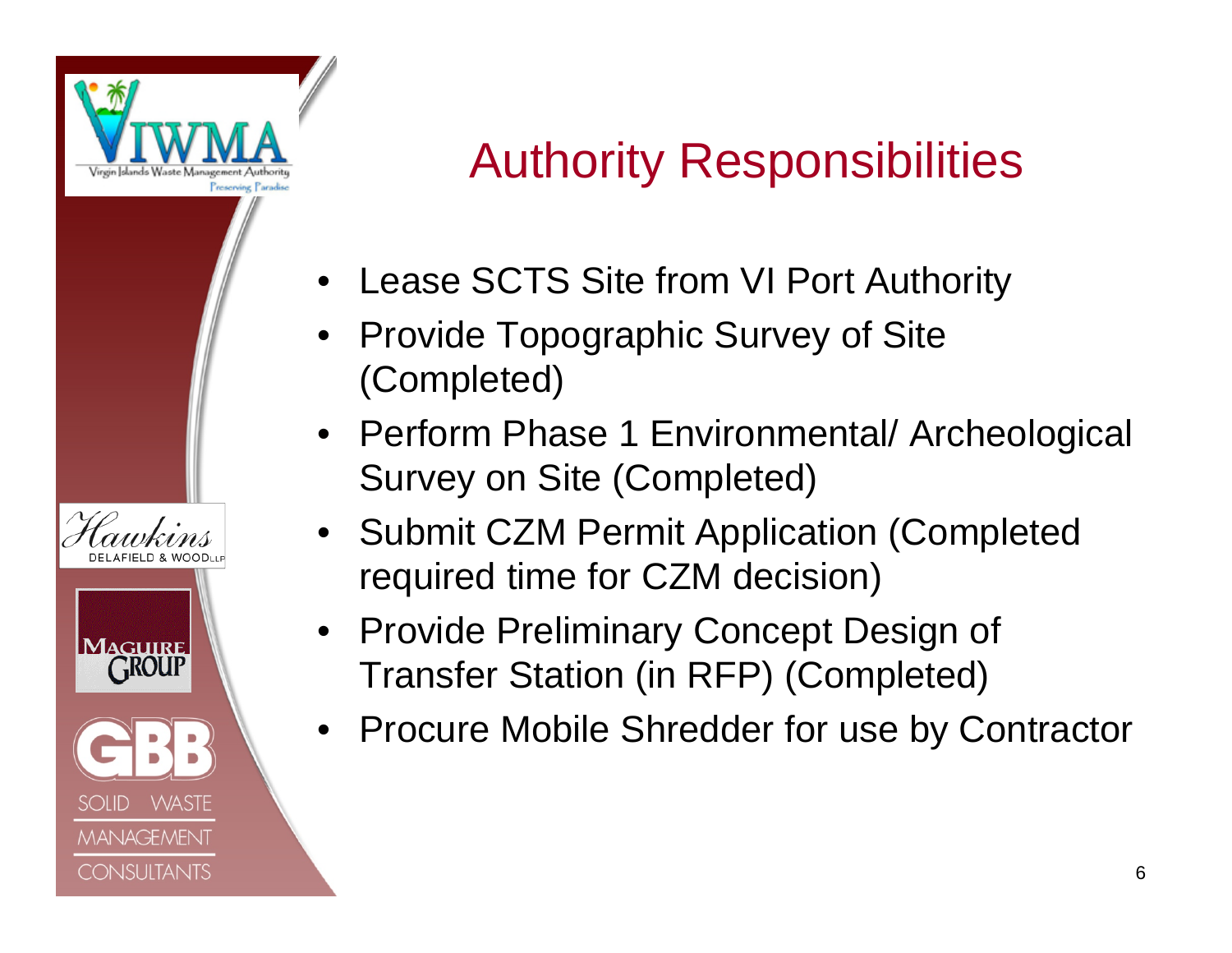

**MAGUIRE ROUP** 

SOHD

**WASTE** 

**MANAGEMENT** 

**CONSULTANTS** 

Authority Responsibilities (Continued)

- $\bullet$  Cooperate with and provided limited assistance to the Contractor in obtaining permits, licenses and approvals necessary to design, construct, and operate the SCTS
- •Finance and own the SCTS
- •Pay the SCTS construction price on a milestone basis
- • Operate/maintain scale and provide scale data to the Contractor for billing
- • Divert Acceptable Waste from Anguilla Landfill to the SCTS during the acceptance testing of the Baler
- $\bullet$  Monitor design, construction, operation and maintenance of the SCTS, including acceptance testing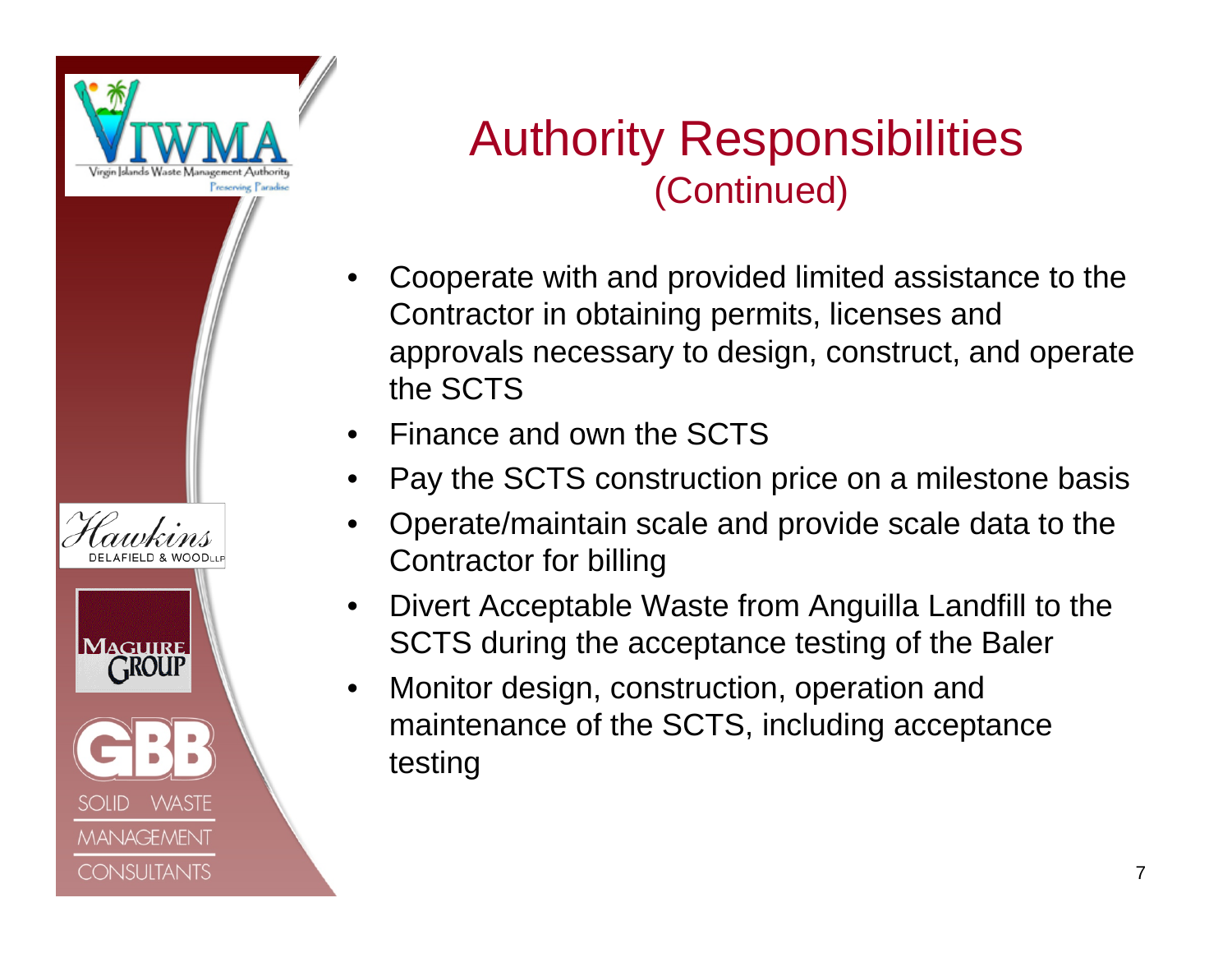

**MAGUIRE ROUP** 

SOHD.

**WASTE** 

**MANAGEMENT** 

**CONSULTANTS** 

#### Authority Responsibilities (Continued)

- •Pay the Contractor per the agreed-upon Service Fees
- • Pay utility purveyors directly for cost of utilities (electricity, water, sewer) used at the SCTS
- • Operate and maintain the public drop-off Bin Site located along the access driveway prior to the SCTS scalehouse
- $\bullet$  Conduct the community information and education program for recycling and proper Solid Waste management on St. Croix
- • Collection and transportation of Solid Waste on St. Croix to the SCTS (directly and/or via contract)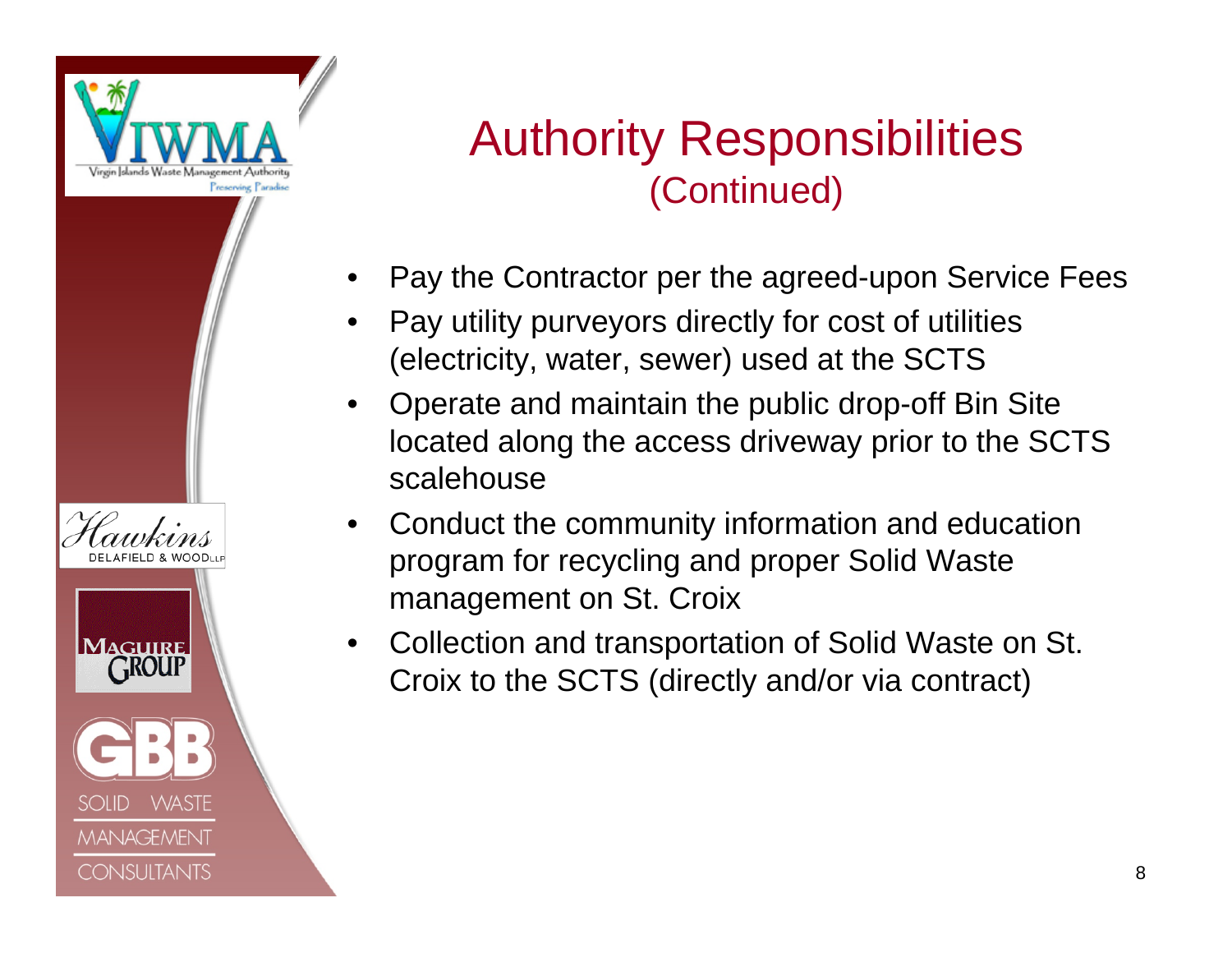

#### Capital Price

#### Estimate at Approximately \$7.5 Million

**Note:** Baler System is approximately \$1.5 million of above total

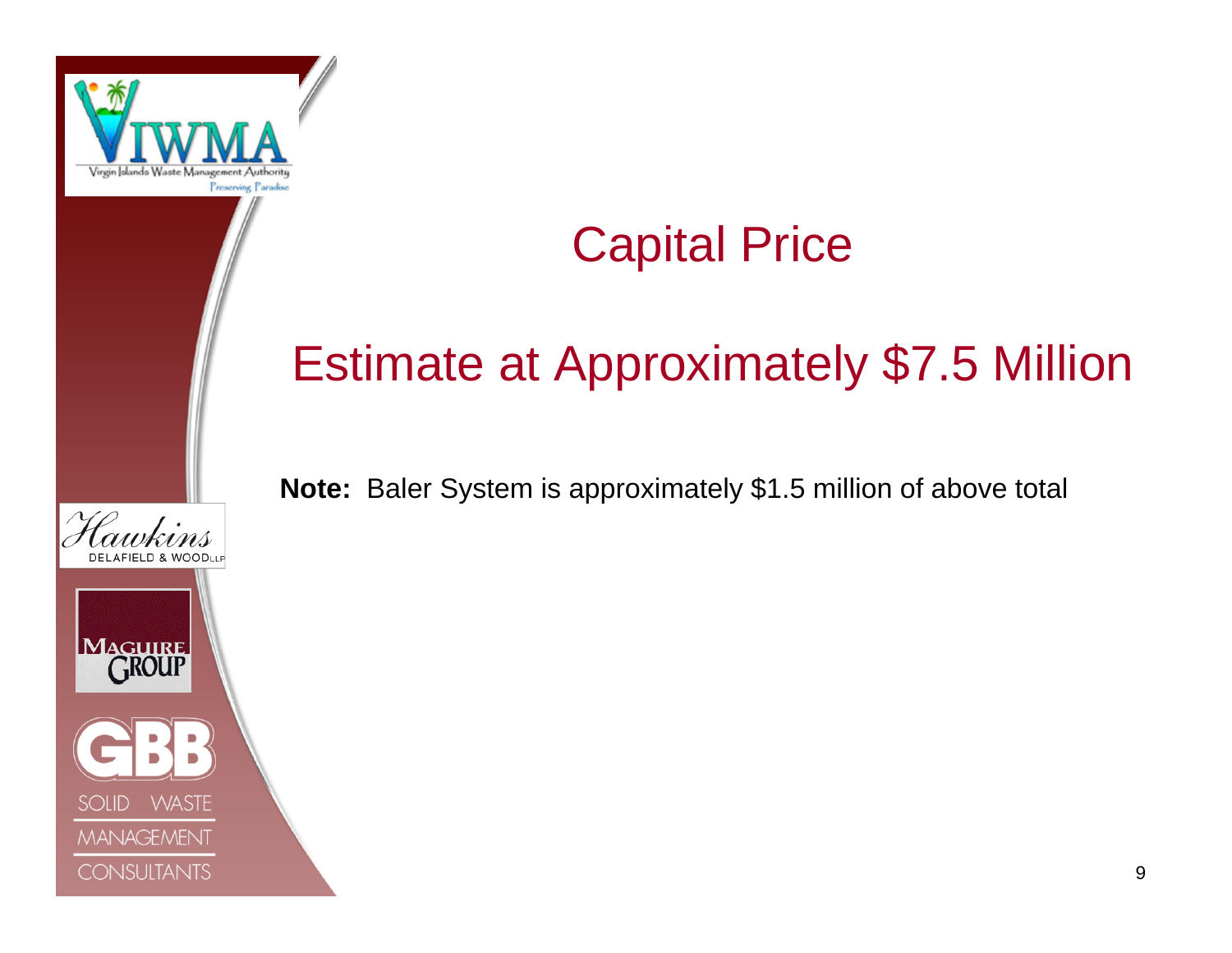

**MAGUIRE CROUP** 

**WASTE** 

**MANAGEMENT** 

**CONSULTANTS** 



Ranges from \$35 - \$40/ton with handling 70,000 – 100,000 TPH

w/ ranges of \$50 - \$65/ton if barge shipment needed to Bovoni Landfill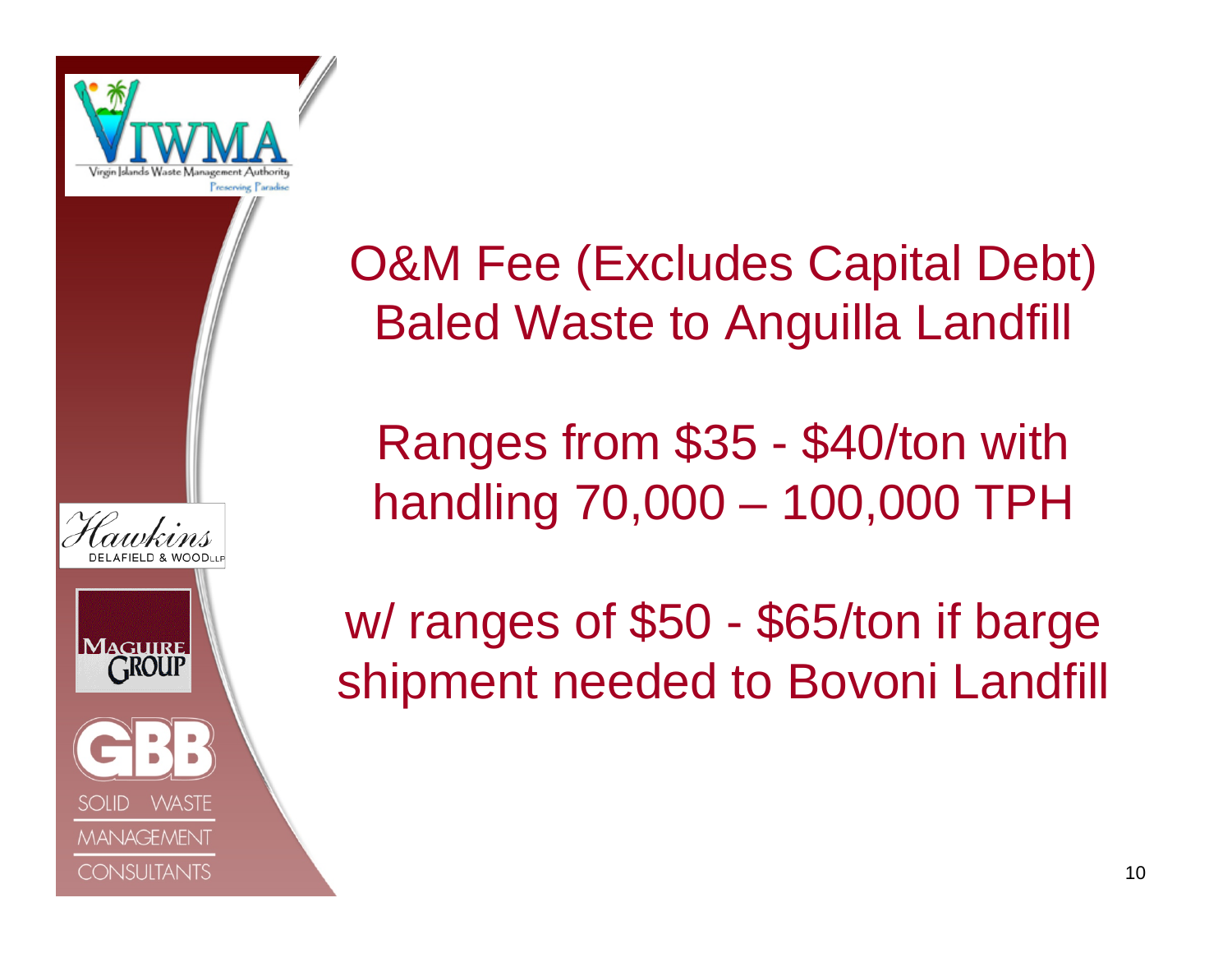

Hawkins

MAGUIRE

**SOLID** 

DELAFIELD & WOODLLP

**WASTE** 

MANAGEMENT

**CONSULTANTS** 

#### Proposed SCTS Site



(Map of area surrounding Anguilla Landfill)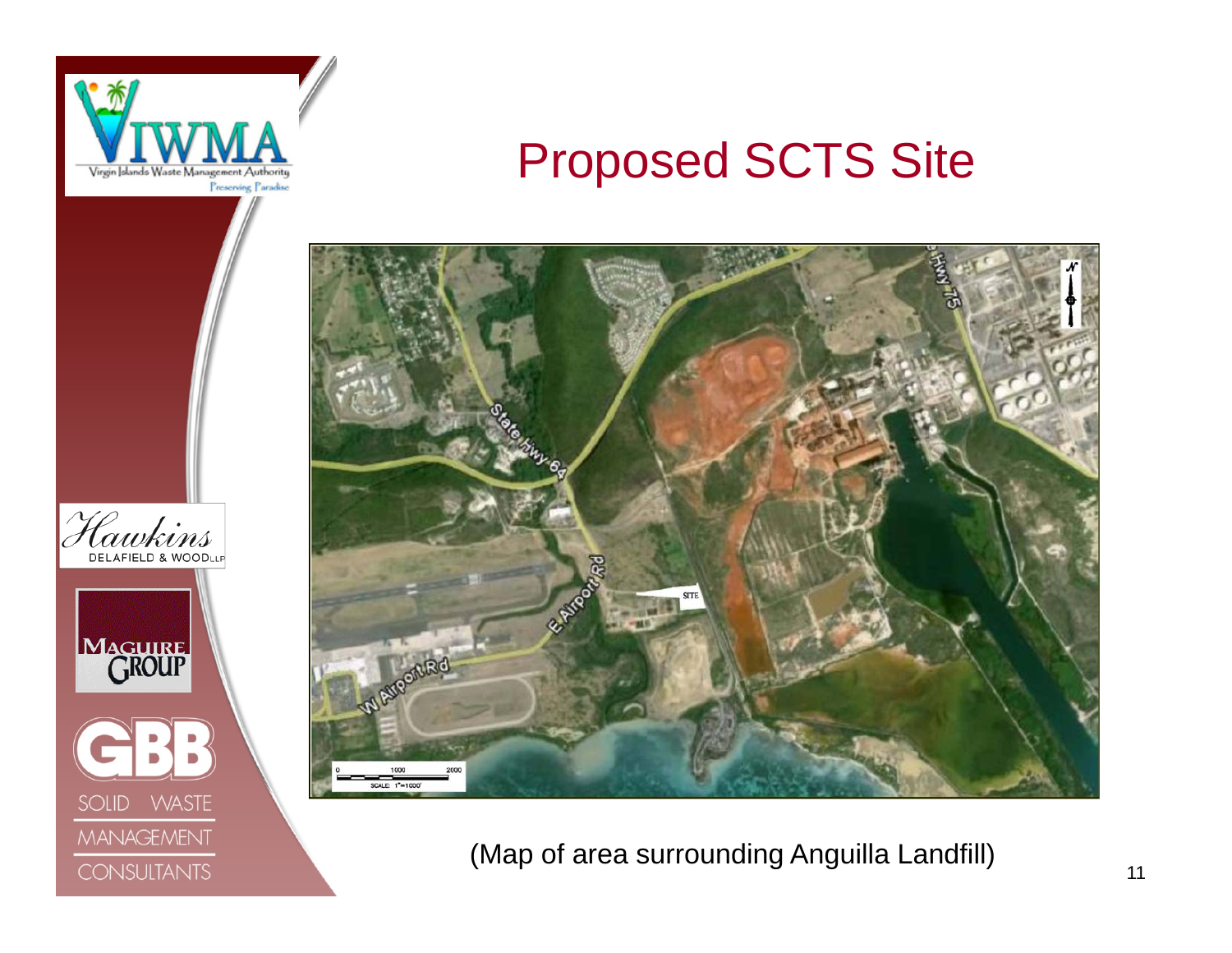

#### SCTS Conceptual Site Plan

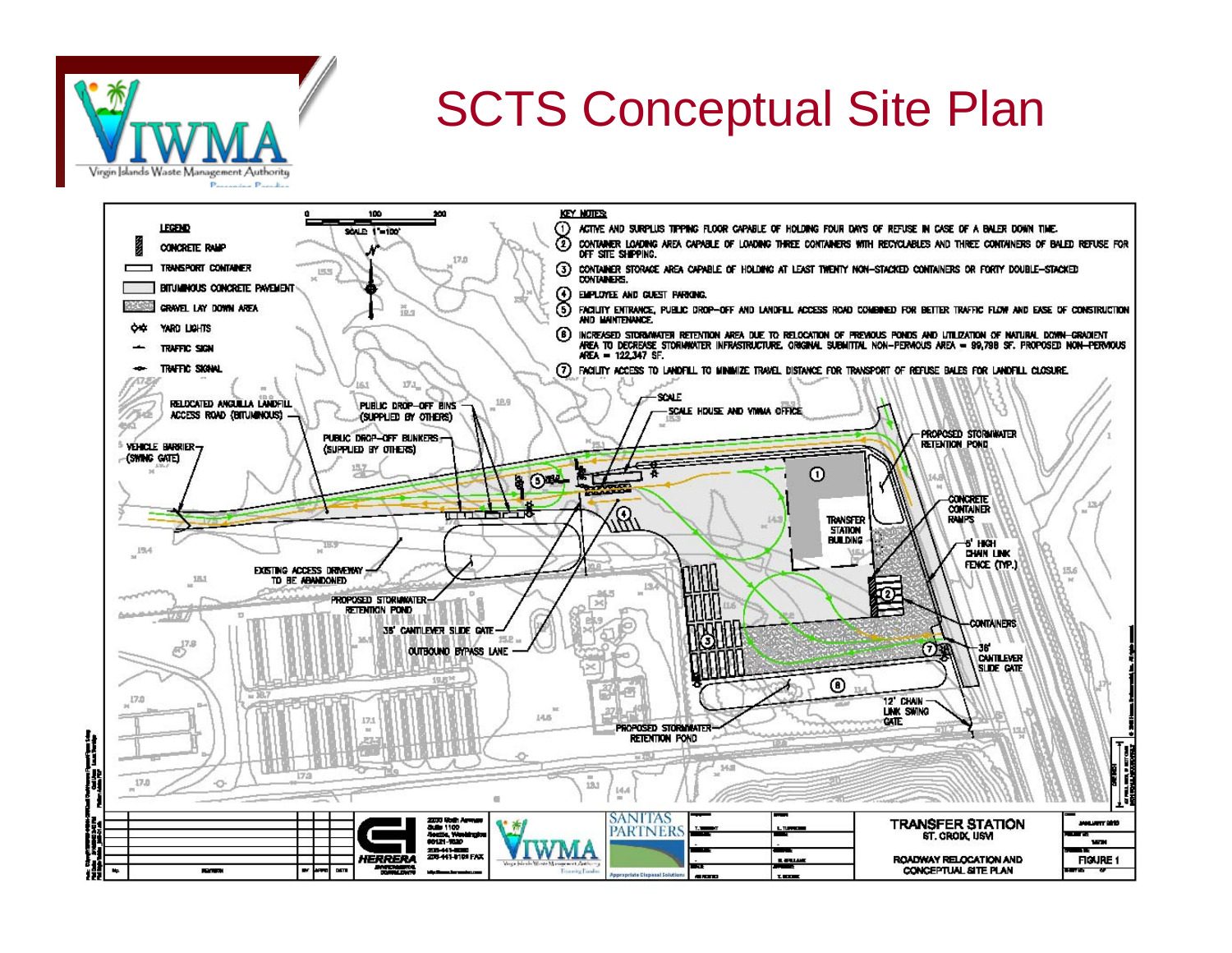

## SCTS Conceptual Building Plan

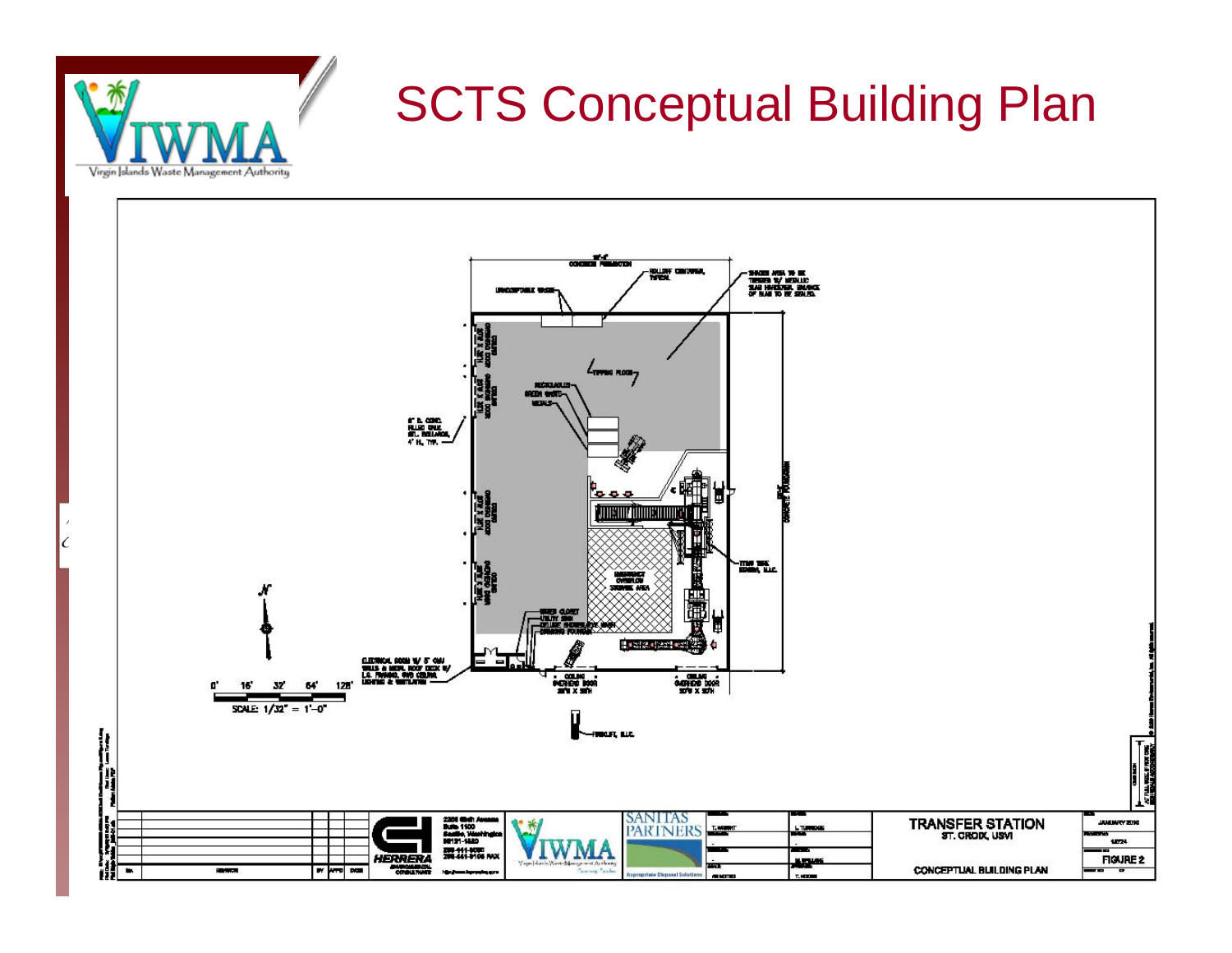

SOLID

**WASTE** 

**MANAGEMENT** 

**CONSULTANTS** 



- Many Needs and Benefits
	- –- <u>Immediate</u>: The SCTS will receive "Bulky Waste" that needs size reduced prior to Baling
	- –– <u>Near-term</u>: St. Croix has, and will have, waste generation disaster events that will benefit from a Mobile Shredder for grinding and materials handling
	- –– <u>Future</u>: Alpine Energy project will have "Opportunity Fuels" needs where particle size control is important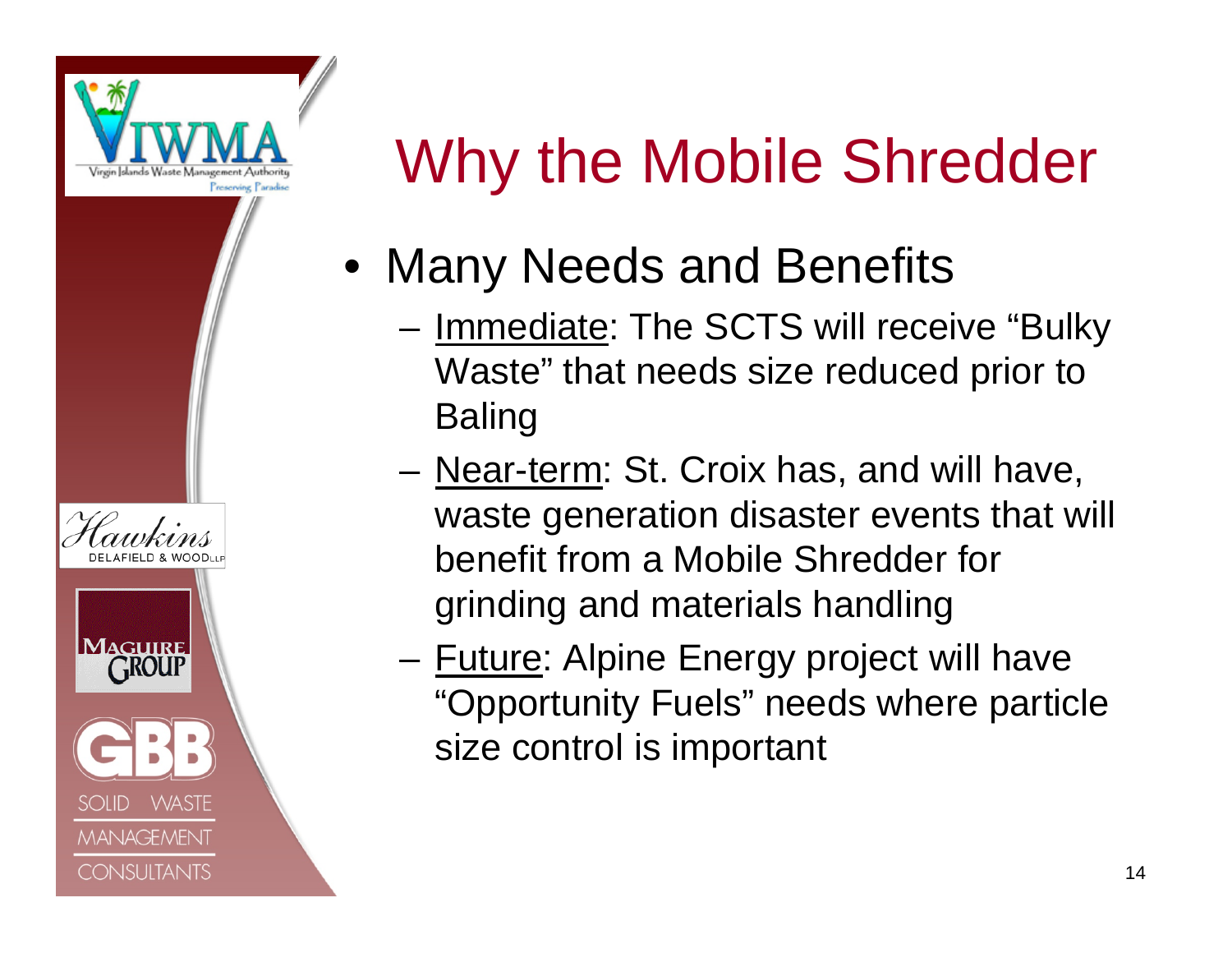

**WASTE** 

**MANAGEMENT** 

**CONSULTANTS** 

# Shredder Procurement Process

- VIWMA RFP issued: Nov. 12, 2009
- Proposals Received: Nov. 30, 2009
- Contractor Selected for Negotiations: Jan. 20, 2010
- Contractor Selected : Diamond Z **Manufacturing**
- Capacity: nominal 60-150 TPH based on type of material processed and sizing
- Capital Cost w/Spare parts: <\$700,000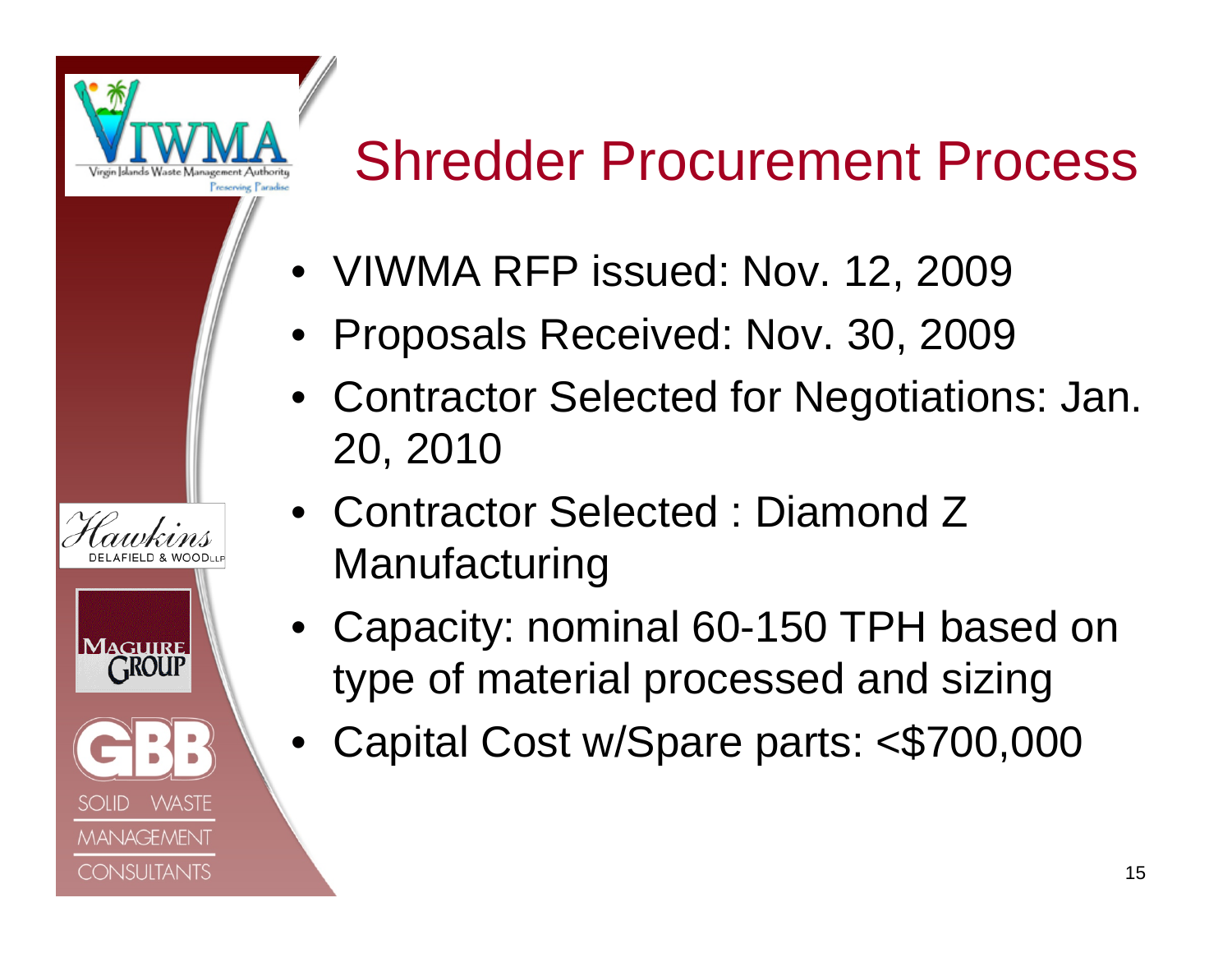

#### TERM OF SCTS OPERATIONS



- Three (3) year initial contract term from the Acceptance Date
- Authority has option to renew Service Contract for up to three additional one-year terms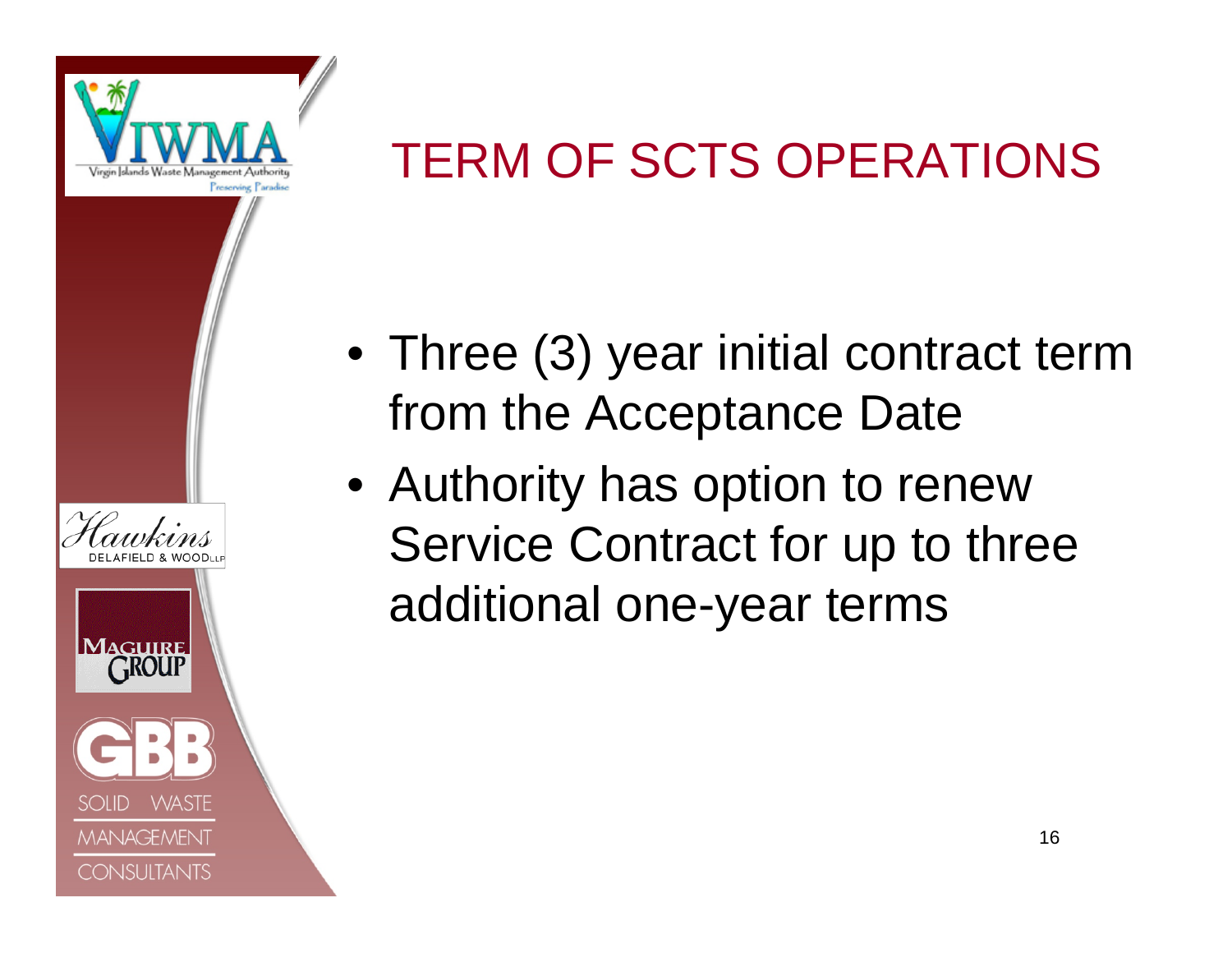

**WASTE** 

**MANAGEMENT** 

**CONSULTANTS** 

#### DEVELOPMENT PERIOD

- Development Period Responsibilities of the Company
	- Site Conditions
	- CZM Permit
	- Performance Bond
	- – Required Construction Period Insurance
	- Coordination with Shredder Supplier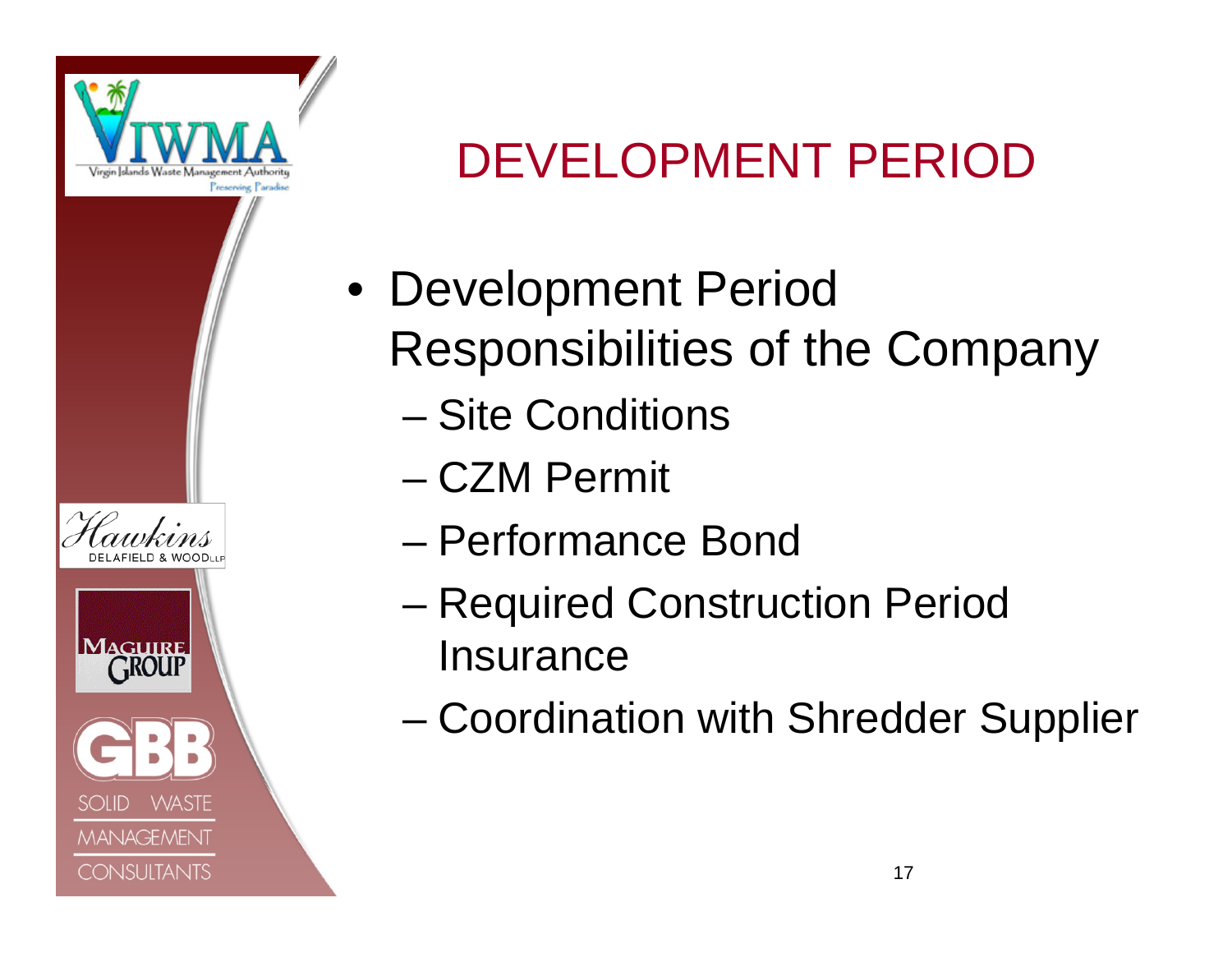

**WASTE** 

**MANAGEMENT** 

**CONSULTANTS** 

## DEVELOPMENT PERIOD (CONT.)

- Development Period Responsibilities of the Authority
	- –– Funding
	- Easements
	- Shredder Purchase Contract
	- Site Lease
	- Authority Convenience Termination Option Prior to Construction Commencement Date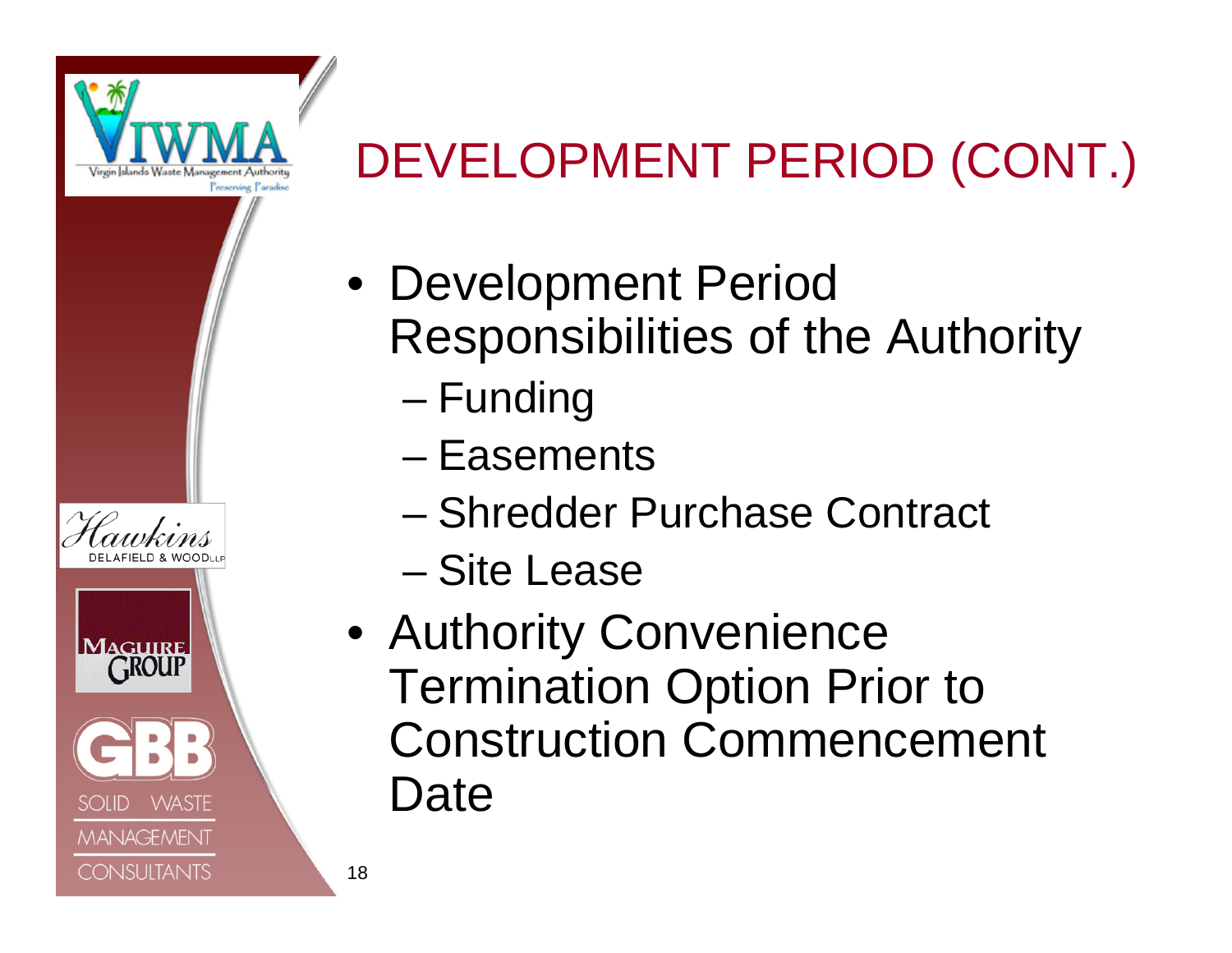

**WASTE** 

**MANAGEMENT** 

**CONSULTANTS** 

### DESIGN AND PERMITTING OF THE DESIGN-BUILD IMPROVEMENTS

- Design Work Company must Comply with Contract Standards
- Design Risk is Completely Borne by the Company
- Changes to Design Requirements Subject to Authority Approval
- Permitting Company Assumes Risk for Obtaining and Maintaining Governmental Approvals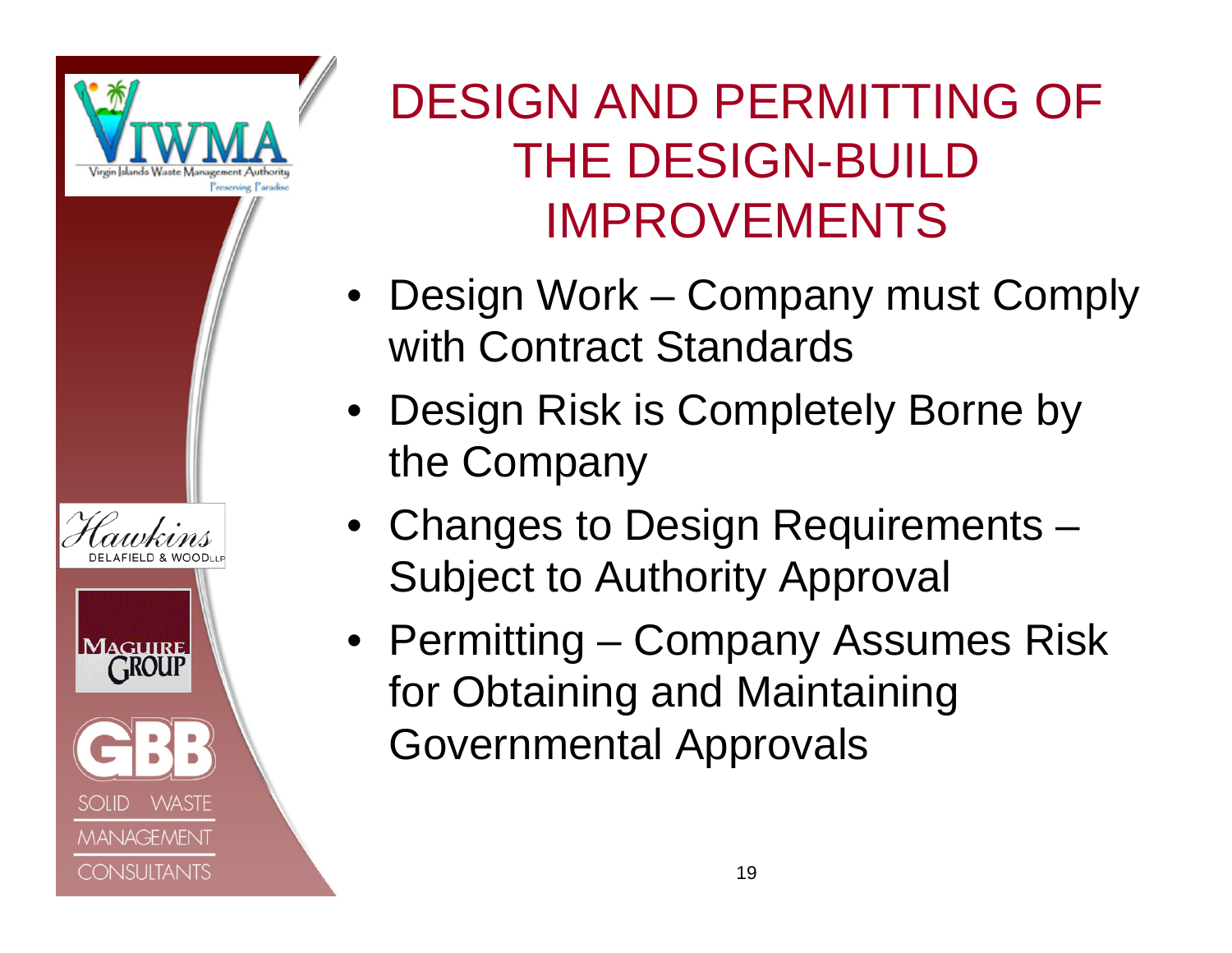

**WASTE** 

**MANAGEMENT** 

**CONSULTANTS** 

#### WASTE TRANSPORT

- The Company will be responsible for loading all wrapped and Baled Waste onto transfer vehicles and transporting such Baled Waste to the Anguilla Landfill (or Bovoni Landfill, if applicable)
- The Authority will be responsible for the transportation and disposition of Unacceptable Waste and Segregated Recyclable Materials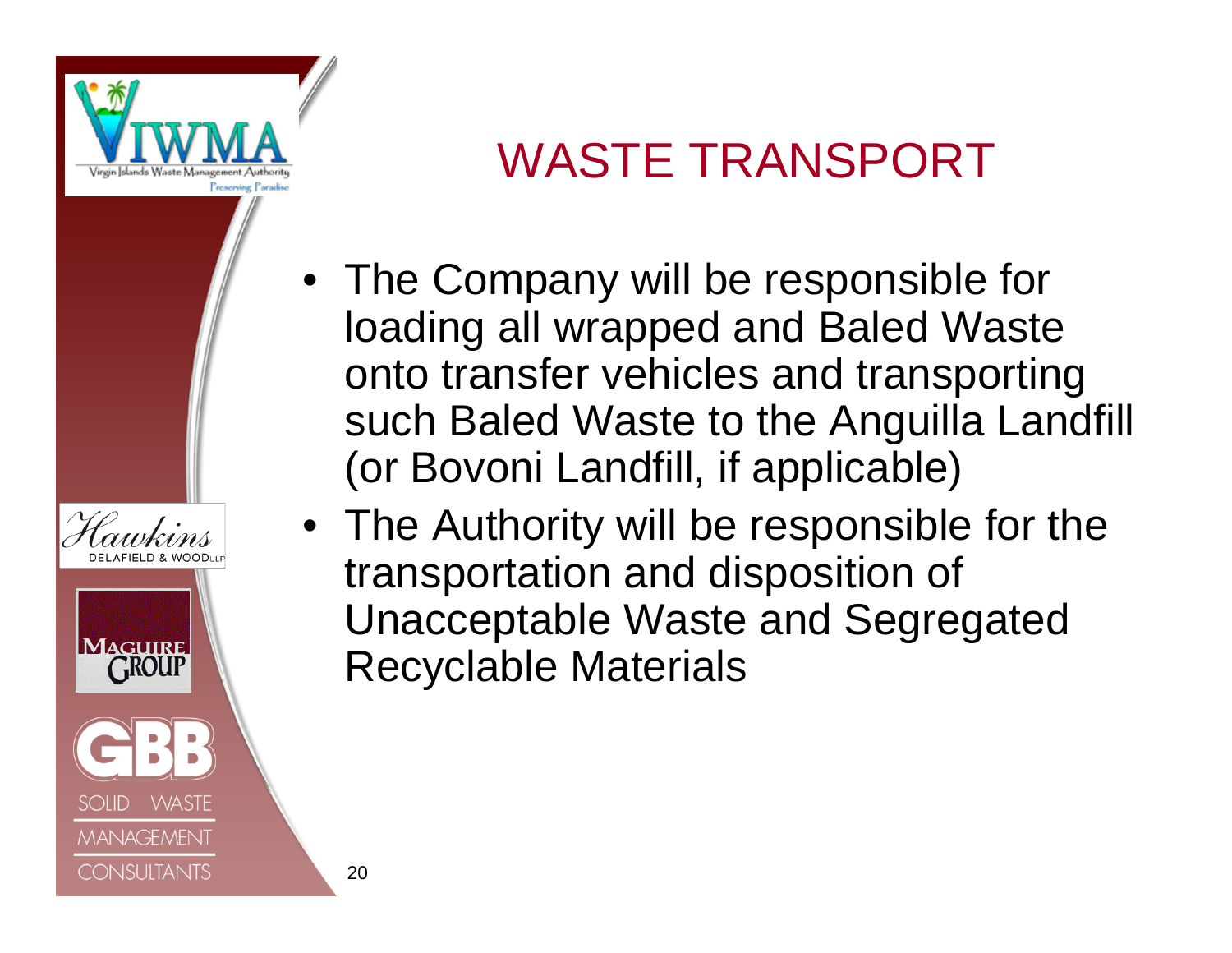

**WASTE** 

**MANAGEMENT** 

**CONSULTANTS** 

# OPERATION AND MANAGEMENT

• Operation of the Transfer Station shall encompass the receipt of Solid Waste, segregation of Recyclable Materials and Unacceptable Waste, the shredding of Bulky Waste by the shredder, the baling and wrapping of Acceptable Waste, loading wrapped, Baled Waste onto Company vehicles and transporting such Baled Waste to the Delivery Location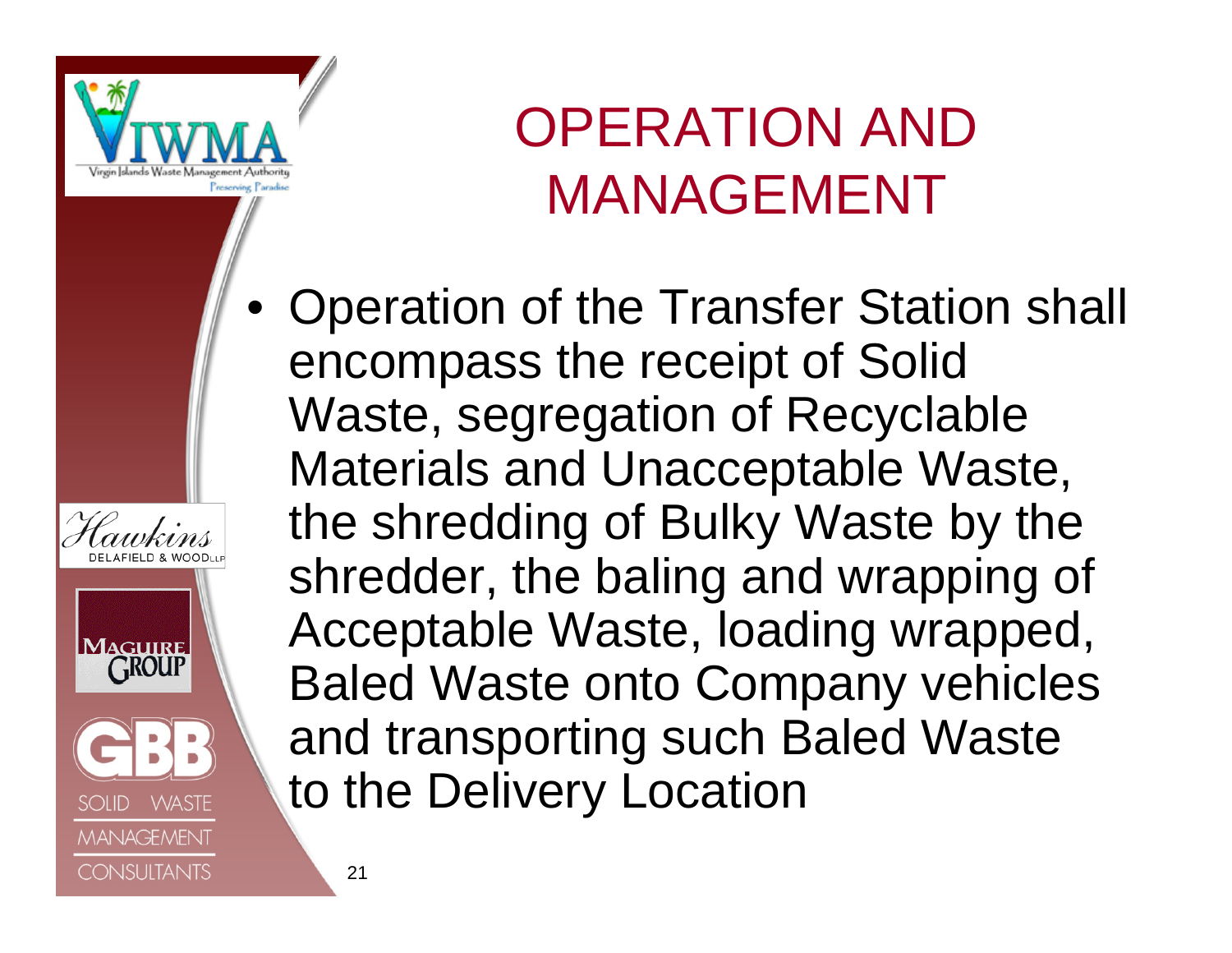

**WASTE** 

**MANAGEMENT** 

**CONSULTANTS** 

### OPERATION AND MANAGEMENT (CONT.)

- Company will staff the Transfer Station with qualified personnel and appoint a full time Transfer Station Manager
- Company shall use good faith efforts to staff at least 80% of employees with residents of the Territory
- Company will supply Authority with Operation and Maintenance Manual and Plan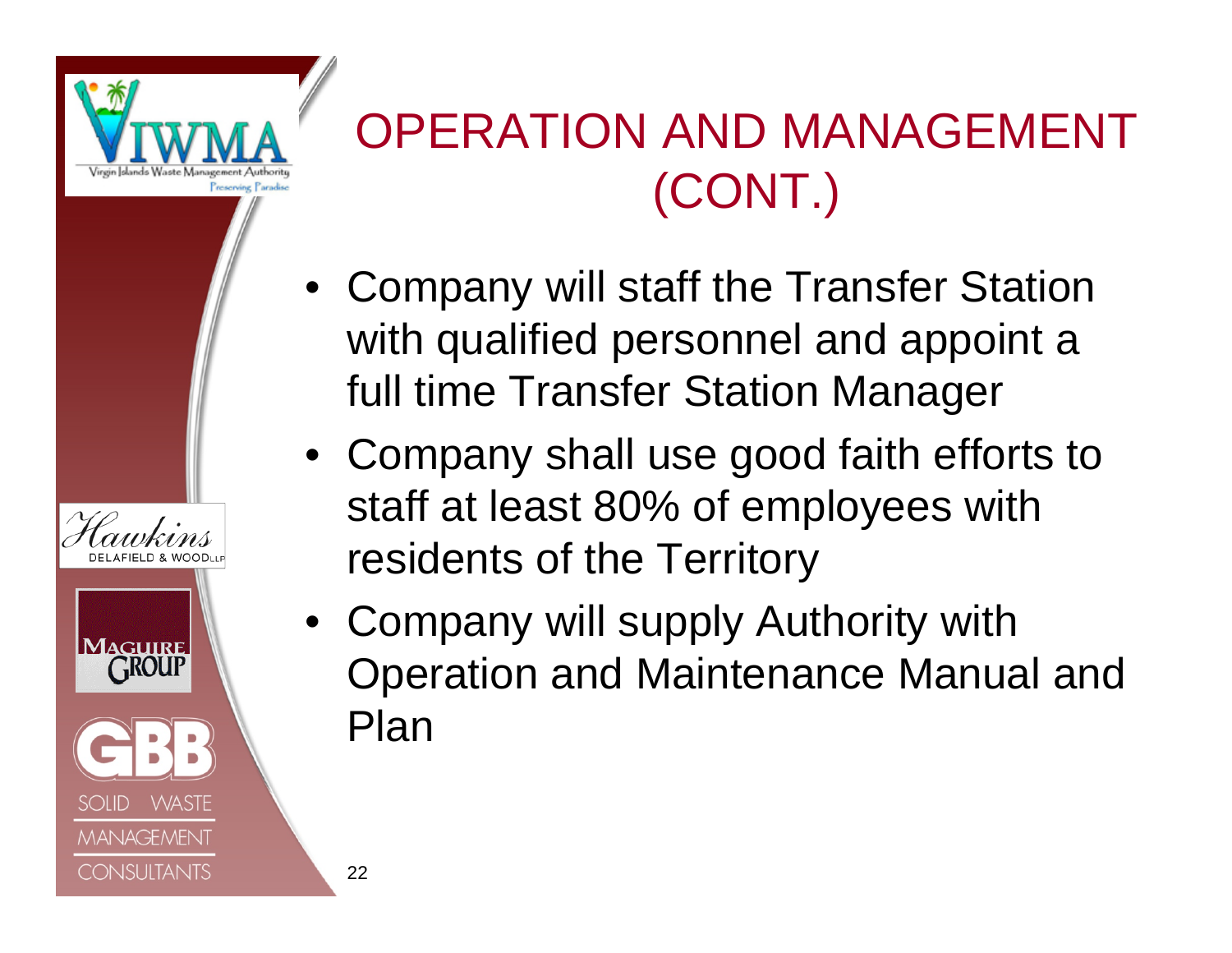



#### APPENDICES

- 1. Description of the Transfer Station Site and Site Related Documents
- 2. Design and Construction Requirements
- 3. Acceptance Test Procedures and Standards
- 4. Governmental Approvals
- 5. Insurance
- 6. Design, Construction, Testing and Operations Review Protocol
- 7. Design-Build Price, Design-Build Price Index, Milestone Payment Schedule and Maximum Drawdown Schedule
- 8. Environmental Guarantee
- 9. Maintenance, Repair and Replacement Plan
- 10. Waste Screening Protocol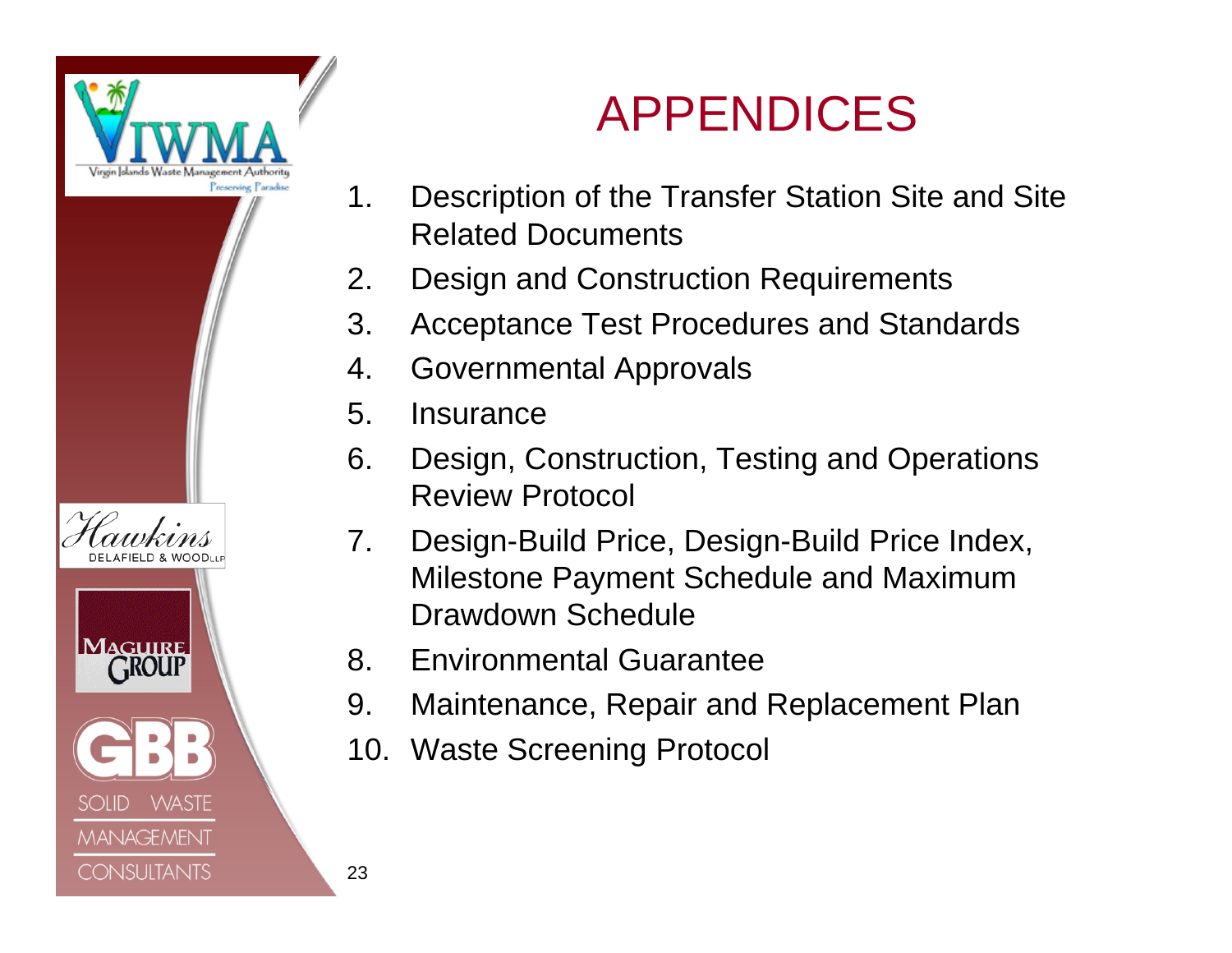

**MAGUIRE GROUP** 

SOHD

**WASTE** 

**MANAGEMENT** 

**CONSULTANTS** 

### APPENDICES (Cont.)

- 11. Minimum Financial Criteria
- 12. Operation Fee Adjustment Factor
- 13. Staffing Plan and Subcontractors
- 14. Service Contract Adjustments Related to Bovoni Landfill as Delivery Location
- 15. Monthly and Annual Operating Reports
- 16. Transport Fee
- 17. Sample Calculation of Baled Waste Performance Liquidated Damages
- 18. Convenience Termination Payments
- 19. Mobile Shredder Fees
- 20. Project Schedule